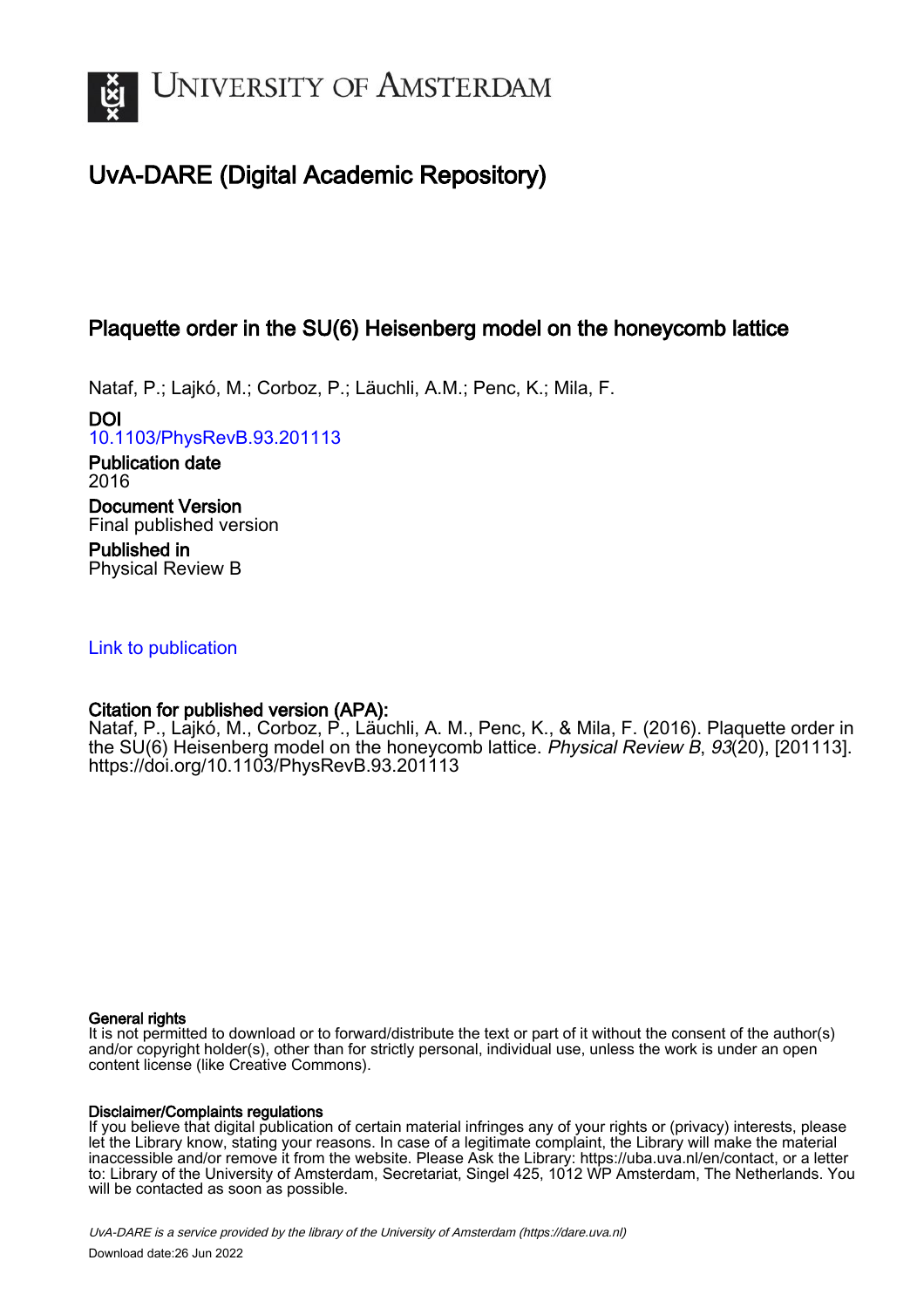### **Plaquette order in the SU(6) Heisenberg model on the honeycomb lattice**

<span id="page-1-0"></span>Pierre Nataf,<sup>1</sup> Miklós Lajkó,<sup>2</sup> Philippe Corboz,<sup>3</sup> Andreas M. Läuchli,<sup>4</sup> Karlo Penc,<sup>5,6</sup> and Frédéric Mila<sup>1</sup>

<sup>1</sup>*Institute of Physics, Ecole Polytechnique Fed´ erale de Lausanne (EPFL), CH-1015 Lausanne, Switzerland ´*

<sup>2</sup>*Institute for Solid State Physics, University of Tokyo, Kashiwa 277-8581, Japan*

<sup>3</sup>*Institute for Theoretical Physics, University of Amsterdam, 1090 GL Amsterdam, The Netherlands*

<sup>4</sup>*Institut fur Theoretische Physik, Universit ¨ at Innsbruck, A-6020 Innsbruck, Austria ¨*

<sup>5</sup>*Institute for Solid State Physics and Optics, Wigner Research Centre for Physics, Hungarian Academy of Sciences,*

*P.O.B. 49, H-1525 Budapest, Hungary*

<sup>6</sup>*MTA-BME Lendulet Magneto-optical Spectroscopy Research Group, H-1111 Budapest, Hungary ¨*

(Received 2 February 2016; revised manuscript received 26 April 2016; published 26 May 2016)

We revisit the SU(6) Heisenberg model on the honeycomb lattice, which has been predicted to be a chiral spin liquid by mean-field theory [G. Szirmai *et al.*, [Phys. Rev. A](http://dx.doi.org/10.1103/PhysRevA.84.011611) **[84](http://dx.doi.org/10.1103/PhysRevA.84.011611)**, [011611\(R\)](http://dx.doi.org/10.1103/PhysRevA.84.011611) [\(2011\)](http://dx.doi.org/10.1103/PhysRevA.84.011611)]. Using exact diagonalizations of finite clusters, infinite projected entangled pair state simulations, and variational Monte Carlo simulations based on Gutzwiller projected wave functions, we provide strong evidence that the model with one particle per site and nearest-neighbor exchange actually develops plaquette order. This is further confirmed by the investigation of the model with a ring-exchange term, which shows that there is a transition between the plaquette state and the chiral state at a finite value of the ring-exchange term.

#### DOI: [10.1103/PhysRevB.93.201113](http://dx.doi.org/10.1103/PhysRevB.93.201113)

With the recent progress towards achieving SU(*N*) symmetry with ultracold fermionic atoms  $[1–10]$ , the investigation of the effective SU(*N*) Heisenberg model on various onedimensional (1D) and two-dimensional (2D) lattices has become a very active field of research. Several remarkable ground state properties have been reported, including longrange color order [\[11\]](#page-5-0), algebraic correlations [\[12\]](#page-5-0), translational symmetry breaking valence-bond solid states in which groups of *N* atoms form local singlets on plaquettes [\[13,14\]](#page-5-0), and chiral ground states, suggested by Hermele *et al.* [\[15,16\]](#page-5-0) for Mott insulators on a square lattice with several particles per site. Interestingly, a mean-field calculation even predicted a chiral spin liquid in the SU(6) Heisenberg model on the honeycomb lattice with only one particle per site [\[17,18\]](#page-5-0). However, the rather natural plaquette state in which six SU(6) spins form singlets on nonadjacent hexagons was found to lie very close in energy. So this result calls for further investigation with methods that go beyond mean-field theory.

In this Rapid Communication, we have addressed this problem with state-of-the-art numerical methods: variational Monte Carlo (VMC) simulations based on Gutzwiller projected wave functions, exact diagonalizations (ED), and infinite projected entangled pair state simulations (iPEPS). VMC confirmed that the two phases are very close in energy, with the plaquette state being just slightly lower in energy. Only after turning to exact diagonalizations and iPEPS could we find compelling evidence that the ground state indeed has plaquette order. The chiral state is not far in parameter space, however, and it does not take a large ring-exchange term to stabilize it, as demonstrated by ED and VMC.

The SU(6) Heisenberg model is defined by the Hamiltonian

$$
\mathcal{H} = \sum_{\langle i,j \rangle} P_{ij},\tag{1}
$$

where the operator  $P_{ij} = \sum_{\alpha,\beta} |\alpha_i \beta_j\rangle \langle \beta_i \alpha_j|$  exchanges the  $N = 6$  colors  $\alpha$  and  $\beta$  of the atoms on neighboring sites *i*, *j* of a honeycomb lattice.

*VMC.* Gutzwiller projected wave functions [\[19,20\]](#page-5-0) offer a qualitative and potentially quantitative description for both types of competing scenarios found by mean-field study [\[17\]](#page-5-0). In this method we project out the configurations having multiple occupancy from the Fermi-sea constructed from a mean-field model. The variational parameters are the hopping amplitudes and the artificial fluxes given by their total phase around the elementary hexagons (plaquettes). An importance sampling Monte Carlo method was used to calculate the energies and correlations of the projected states [\[12\]](#page-5-0). Our calculations (shown in Fig. [1\)](#page-2-0) reveal that the lowest energy states are similar to those of Ref. [\[17\]](#page-5-0): (i) a configuration with uniform  $2\pi/3$  flux before projection, corresponding to a chiral spin liquid  $[21]$ , and  $(ii)$  a translation symmetry breaking configuration with 0 flux in a center plaquette surrounded by  $\pi$  flux plaquettes with nonuniform hopping integrals, corresponding to a plaquette-ordered phase. While the mean-field results of Ref. [\[17\]](#page-5-0) favored the chiral phase, the plaquette-ordered phase turned out, after projection, to have a slightly lower energy (see Table [I\)](#page-2-0), the first hint that the system might actually have a plaquette ground state. However, the energy difference becomes very small upon increasing the size. So we have decided to attack the model with alternative methods.

*ED.* With the standard exact diagonalization approach that takes into account all spatial symmetries but only an Abelian subgroup of the  $SU(N)$  symmetry group (color conservation plus cyclic color permutations), the currently largest accessible cluster with a number of sites multiple of 6 (a requirement for having a singlet ground state) is an 18-site cluster. The spectrum is shown in Fig.  $2(a)$ . The plaquette state is expected to be threefold degenerate in the thermodynamic limit (one state at the  $\Gamma$  point and two states at the two  $K$  points in the Brillouin zone), but in the 18-site cluster the plaquettes can also wrap around the torus [\[14\]](#page-5-0), artificially enlarging the number of plaquette coverings to 6. By contrast, the chiral state is  $2 \times N = 2 \times 6 = 12$ -fold degenerate in the spontaneous time-reversal symmetry (TRS) breaking scenario. While the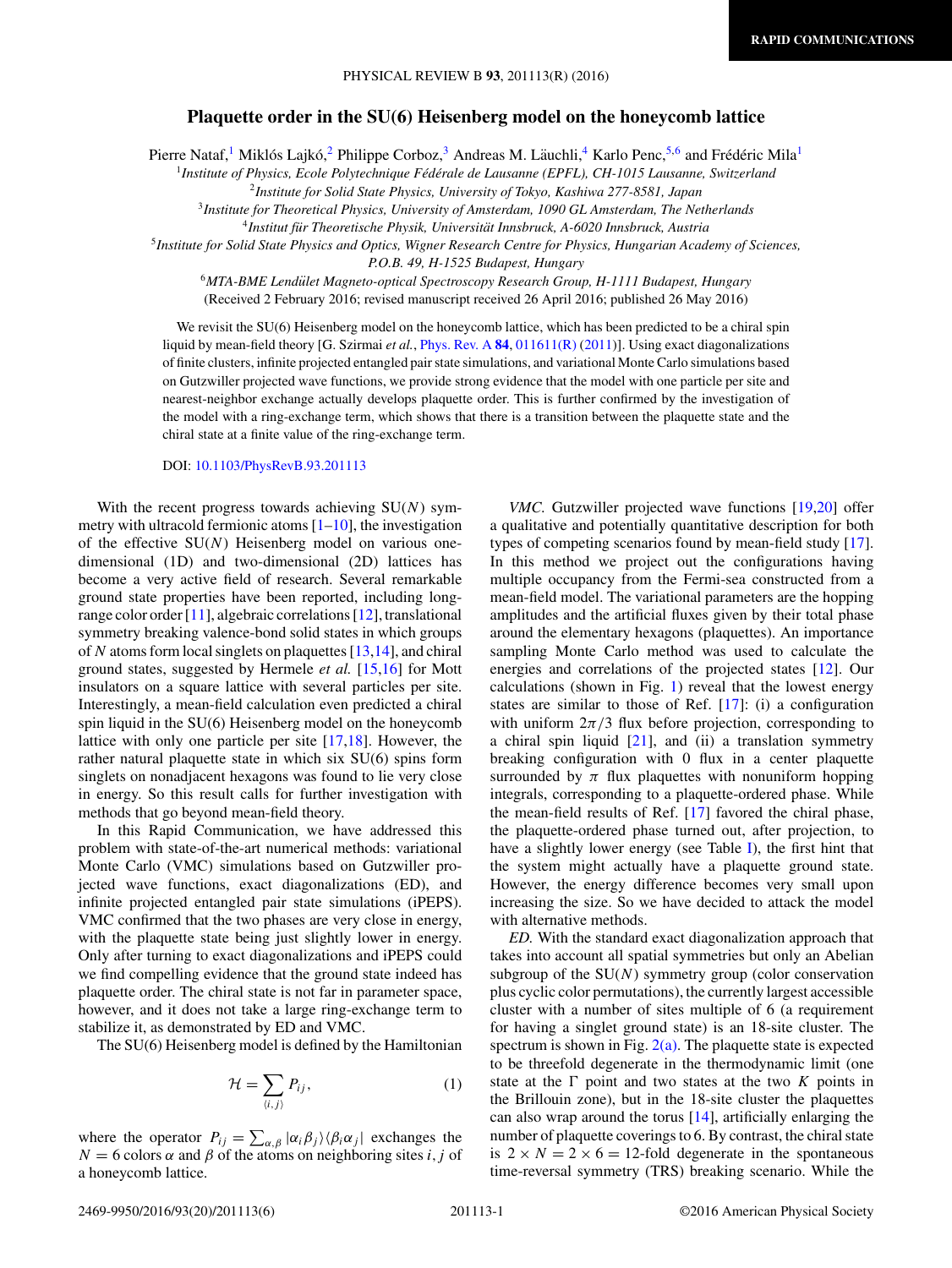<span id="page-2-0"></span>

FIG. 1. (a) Energies of Gutzwiller projected wave functions and (b) the bond energies on  $t_d$  and  $t_h$  bonds after projection for the different flux configurations as a function of  $t_d/t_h$  for  $N_s = 72$ . (c)–(e) shows the considered flux configurations, where black bonds represent hopping amplitude  $t_d$ , while dark and light purple bonds denote hopping amplitudes *th* and −*th*, respectively. In the case of the uniform  $2\pi/3$  flux configuration, red arrows represent complex hopping amplitude  $\propto e^{i2\pi/3}$ , for which  $t_{ji} = t_{ij}^*$ .

first three levels  $\Gamma B_2$ ,  $KA_2(2\times)$  (plus the symmetry related level  $\Gamma E_1$  particular to  $N_s = 18$ ) are in agreement with the expectations for a plaquette state, [\[14\]](#page-5-0) these states are very close to many other excited states (including nonsinglets). So the spectrum does not provide enough evidence for either of the competing states.

To go further, we have used a newly developed method [\[22\]](#page-5-0) that allows one to take advantage of the full SU(*N*) symmetry, hence to work directly in the irreducible representations of  $SU(N)$ . For the singlet and the smallest values of the Casimir operator, this leads to Hilbert spaces of much smaller dimension than the standard approach. The spectrum is shown in Fig. 2(b). Interestingly enough, on 24 sites, the spectrum consists of three low-lying states reasonably well separated from the rest of the spectrum, the first indication that the ground state might have plaquette order. The spin-spin and dimer-dimer correlations are shown in Fig. [3.](#page-3-0) The spin-spin correlations decay quite fast, consistent with some kind of spin liquid, and the dimer-dimer correlations are consistent with a



FIG. 2. Spectrum of the 18-site (left) and 24-site (right) clusters as a function of the quadratic Casimir  $C_2$ . The degeneracies of some states are indicated, as well as the spatial quantum numbers for the 18-site cluster. For the 24-site cluster, the presence of three low-lying states is a strong indication of a plaquette phase (see text for details). Inset: Broken-symmetry plaquette state reconstructed from ED. It breaks translations, but the  $D_6$  symmetry is preserved. The bond energy is  $-0.81$  ( $-0.56$ ) for the thick (thin) lines.

plaquette phase on the honeycomb lattice [see, for instance, the discussion of the SU(3) case in Ref. [\[14\]](#page-5-0)].

As an additional test, we have determined the spatial quantum numbers of the first excited doublet by applying one of the two elementary translations of the lattice. The corresponding eigenstates belong to the two *K* points in the Brillouin zone. The correlations in these states are very similar to those in the ground state, which suggests that these three states could correspond to the degenerate ground state of the thermodynamic limit split by finite-size effects. To demonstrate that this is the case, we have constructed the symmetric sum of these states, which corresponds to the finite-size approximation of a broken-symmetry state (a simple task since the numerical wave functions are real and not complex). In that state, the strong bonds correspond to a covering of the lattice with hexagons [see the inset of Fig. 2(b)], with a difference between strong and weak bond energies of 0*.*25, in good agreement with the extrapolated iPEPS estimate [see Fig. [4\(c\)](#page-3-0) below].

However, one should not forget that we have access to only one cluster with the appropriate number of low-lying states, and that the gap to the next levels is comparable to the gap between the ground state and the first pair of low-lying states. So, below, we turn to the results obtained with iPEPS.

TABLE I. VMC energies of Gutzwiller projected wave functions for the competing 0*ππ* (plaquette) and the 2*π/*3 flux configurations for different system sizes, compared to the mean-field (MF) and iPEPS ( $D = 36$ ) results. The statistical error of the calculations is smaller than *O*(10<sup>−4</sup>). The optimized energies are obtained by considering the overlap between projected states with different boundary conditions before projection.

| $N_{\rm s}$             | 24        | 24 opt    | $\overline{\phantom{a}}$<br>້ | 72 opt    | 288       | MF [17]  | iPEPS    |
|-------------------------|-----------|-----------|-------------------------------|-----------|-----------|----------|----------|
| Plaquette               | $-1.039$  | $-1.057$  | $-1.0079$                     | $-1.0123$ | $-1.0082$ | $-1.010$ | $-1.031$ |
| $\frac{2\pi}{3}$ chiral | $-1.0064$ | $-1.0104$ | $-1.0077$                     | $-1.0087$ | $-1.0077$ | $-1.025$ |          |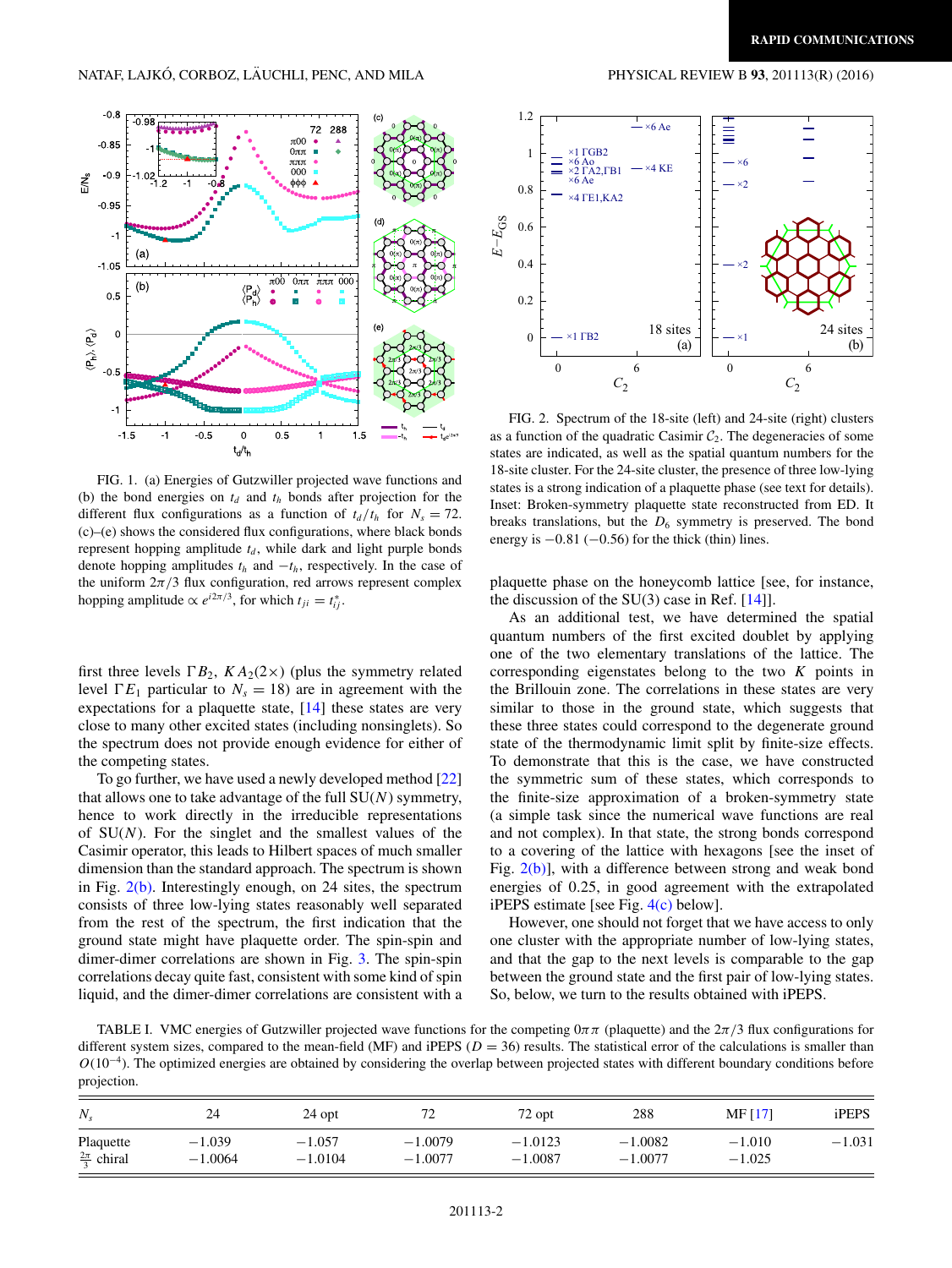#### <span id="page-3-0"></span>PLAQUETTE ORDER IN THE SU(6) HEISENBERG MODEL . . . PHYSICAL REVIEW B **93**, 201113(R) (2016)



FIG. 3. (a)  $\langle P_{0i} \rangle - 1/6$  spin-spin and (b)  $\langle P_{12}P_{kl} \rangle - \langle P_{12} \rangle \langle P_{kl} \rangle$  dimer-dimer correlations in the exact ground state of the 24-site cluster. As a reference, we present the dimer-dimer correlations of the translational invariant linear combination of (c) the variational  $0\pi\pi$  flux projected states with  $|t_d/t_h| = 0.8$ , and of (d) the variational  $2\pi/3$  flux projected state. The pattern of the dimer-dimer correlations of (b) the ED and (c) the  $0\pi\pi$  variational states is an indication of long-range plaquette ordering.

*iPEPS.* An iPEPS is a variational tensor network ansatz to represent a 2D wave function in the thermodynamic limit [\[23–25\]](#page-5-0). The ansatz on the honeycomb lattice consists of a unit cell of rank-4 tensors which is periodically repeated on the infinite lattice, for each tensor one physical index carries the local Hilbert space of lattice site, and three auxiliary indices connect to the nearest-neighbor tensors. The accuracy of the ansatz can be systematically controlled by the bond dimension *D* of the auxiliary indices. For the experts we note that the contraction of the tensor network is performed using a variant  $[26,27]$  of the corner-transfer matrix method  $[28,29]$ , and the optimization is done by an imaginary time evolution using a combined simple and (fast) full update [\[30,31\]](#page-5-0). To increase the efficiency of the simulations we make use of Abelian symmetries [\[32,33\]](#page-5-0). A similar approach has been used in previous calculations of SU(*N*) Heisenberg models (see, e.g., Refs. [\[12,14\]](#page-5-0)). For an introduction to iPEPS we refer to Refs. [\[30,31\]](#page-5-0).

We have used a six-site unit cell which is compatible with both plaquette and uniform (possibly chiral) states. As initial states we started either from completely random tensors or from a plaquette state made of SU(6) singlets on hexagons. In the former case, using bond dimensions up to  $D = 24$ , a new competing state appears, in which each site in the unit cell exhibits a different dominant color. For  $D \le 24$  this colorordered state has a lower variational energy than the plaquette state, as shown in Fig. 4(a). However, the slope in 1*/D* is larger for the plaquette state. So we have pushed the calculation to very large values of *D*, up to  $D = 36$ . Around  $D = 30$  the energies of the two ordered states indeed cross such that the plaquette state clearly becomes energetically favored. We have not found a competing uniform chiral state with iPEPS, which is an indication that at least for the bond dimensions studied here the plaquette state is the lowest energy state.

In Fig. 4(b) we present the results for the color-order parameter of the two competing states, given by the local moment

$$
m = \sqrt{\frac{6}{5} \sum_{\alpha,\beta} \left( \langle S_{\alpha}^{\beta} \rangle - \frac{\delta_{\alpha\beta}}{6} \right)^2},
$$
 (2)

averaged over all sites in the unit cell, where  $S_\alpha^\beta = |\alpha\rangle\langle\beta|$  are the SU(6) spin operators and  $\alpha$ ,  $\beta$  run over all local basis states. For the color-ordered state *m* is large for low *D*. It decreases with increasing *D* but tends to a finite value in the infinite *D* limit. The local moment of the plaquette state is much more strongly suppressed with increasing *D*, and vanishes in the large *D* limit, consistent with a singlet without color order.

Figure 4(c) shows the difference between the highest and lowest bond energy in the unit cell which measures the magnitude of the plaquette order. For the color-ordered state



FIG. 4. iPEPS results for the SU(6) Heisenberg model on the honeycomb lattice. (a) Comparison of the ground state energy obtained with iPEPS, VMC, and ED, as a function of inverse bond dimension *D* and inverse system size. The bold symbols mark improved VMC results for  $N_s = 24$  and 72 (see Table [I](#page-2-0) and main text). For large bond dimension with iPEPS the plaquette state has the lowest variational energy, in agreement with VMC. (b) Color-order parameter as a function of inverse *D*. It is finite for the color-ordered state and vanishes for the plaquette state. (c) Difference in energy between the strongest bond and the weakest bond in the unit cell, which is strongly suppressed in the color-order state, and finite in the plaquette state, consistent with plaquette long-range order. The dotted lines are a guide to the eye.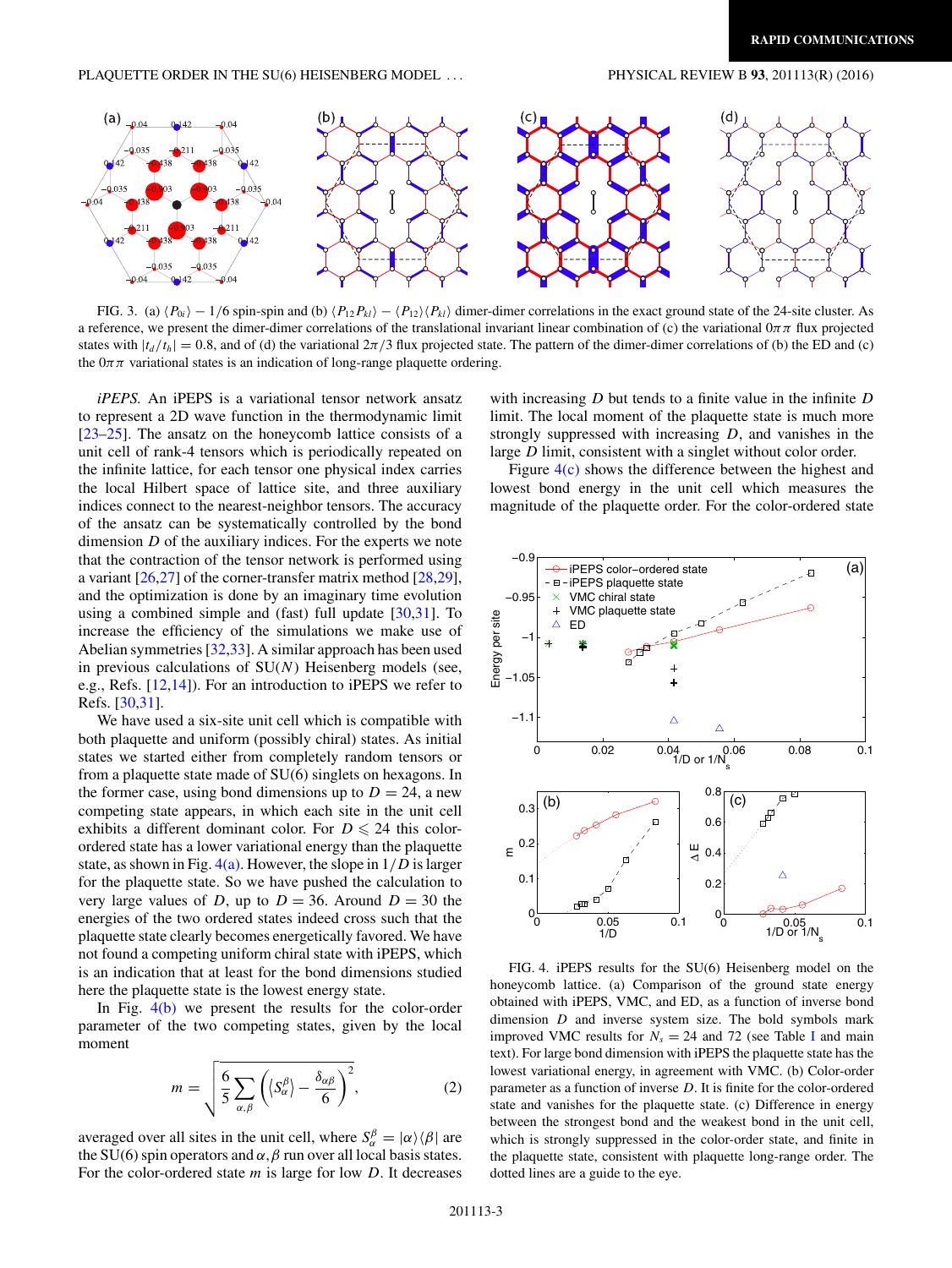it is strongly suppressed with increasing *D* and vanishes for large *D*, in contrast to the plaquette state which exhibits a large difference in bond energy, where the strong bonds form hexagonal plaquettes.

*Ring-exchange term.* Since the energy difference between the plaquette and chiral phases found by VMC is very small, it is tempting to speculate that the chiral phase might be stabilized by a ring-exchange term around the hexagons. We have thus considered

$$
\mathcal{H} = \cos \theta \sum_{\langle i,j \rangle} P_{ij} + \sin \theta \sum_{\text{plaquettes}} i(P_{\bigcirc} - P_{\bigcirc}^{-1}), \quad (3)
$$

where the sum in the second term runs over all hexagonal plaquettes, and the operators  $P_{\bigcirc}$  and  $P_{\bigcirc}^{-1}$  permute the configuration on a hexagon clockwise and anticlockwise (also called ring-exchange terms). The new term directly couples to the scalar chirality on the hexagons, breaks time-reversal invariance, and is a bona fide SU(6) generalization of an SU(2) Hamiltonian on the kagome lattice which has been shown to give rise to an extended SU(2) chiral spin liquid phase [\[34,35\]](#page-5-0). Alternatively it can be viewed as a drastically truncated version of a parent Hamiltonian for a SU(*N*) chiral spin liquid [\[36\]](#page-5-0). In the following, we will discuss the properties of that model as a function of  $\theta$ , noting that  $\theta = 0$  corresponds to the pure Heisenberg model [\(1\)](#page-1-0).

The ED spectrum on 24 sites (Fig. 5) shows a clear change of behavior between the small  $\theta$  range, with a twofold excited state well separated from the rest of the spectrum, and the range above  $\theta \simeq 0.2$ , where a manifold of six singlet states becomes almost degenerate and very well separated from the rest of the spectrum. Two of these states are at the  $\Gamma$  point, and the remaining four are at the *K* points, in agreement with the momenta of the six chiral VMC states (discussed below). So, the ED results are clearly consistent with a phase transition between a plaquette phase and a chiral phase upon increasing the ring-exchange term. Note that the degeneracy of the chiral



FIG. 5. Comparison of the ED spectrum (black points) of the model of Eq. (3) with the variational energies (continuous lines) based on Gutzwiller projected wave functions for the  $0\pi\pi$  plaquette phase and the  $2\pi/3$  chiral phase. The inset shows the (ordered) eigenvalues  $\lambda_j$  of the overlap matrices of the projected states with different twisted boundary conditions before projection as a function of *j* .

state is only equal to 6 and not 12 because the Hamiltonian of Eq. (3) explicitly breaks the time-reversal symmetry.

This interpretation is further supported by the comparison with VMC on 24 sites. To access the low energy spectrum and not just the ground state, we have constructed a large family of Gutzwiller projected states by changing the boundary conditions (BCs) of the fermionic wave functions [\[37\]](#page-5-0), considering up to 30 different BCs for the  $2\pi/3$  flux states, and up to 90 for the  $0\pi\pi$  flux states (30 for each translation breaking state), and we have diagonalized the overlap matrix and the Hamiltonian in this variational subspace [\[38,39\]](#page-5-0). The results are summarized in Fig. 5. For the chiral state, this parton construction leads to six (and only six) significant eigenvalues of the overlap matrix, which themselves lead to six low-lying states very close in energy [\[40\]](#page-5-0). There is not such a clear cutoff for the plaquette states, and the three low-lying states are not so well split from the other states. Although the variational plaquette and chiral states are higher in energy, their overall behavior is qualitatively consistent with ED. In particular, the energy of the plaquette state is minimal at  $\theta = 0$ , while that of the chiral states is minimal around  $\theta = 0.36$ , and their energies cross around  $\theta = 0.16$ .

Similar overlap calculations were carried out for  $N_s = 72$ sites, with 30 different BCs for the  $2\pi/3$  flux case, and 12 for each translation breaking state (36 in total) for the  $0\pi\pi$ flux case. The energy corrections for the 0*ππ* case turn out to be larger (see Table [I\)](#page-2-0), again promoting the plaquette-ordered phase over the chiral liquid phase at the Heisenberg point [\[41\]](#page-5-0).

Interestingly, Gutzwiller projected wave functions turn out to be much better for the chiral phase than for the plaquette phase on 24 sites. In fact, the energy minimum for the 0*ππ* flux states, shown in Fig. [1,](#page-2-0) occurs for  $t_d/t_h \approx -0.85$ . Now, for  $t_d \le -t_h/2$ , which includes the optimal energy value, the fermionic wave function is gapless at the Fermi energy: the lowest band (the only filled one) touches the empty band above it at the  $\Gamma$  point (the Fermi surface is confined to a point) [\[14\]](#page-5-0). So, by contrast to the plaquette phase of the SU(3) Heisenberg on the honeycomb lattice, which is described by a gapped fermionic wave function  $[14]$ , the plaquette phase discussed here for SU(6) corresponds to a gapless spectrum before projection, hence possibly also to a gapless spectrum after projection. Since this gapless point is not protected (the spectrum is gapped for  $t_d > -t_h/2$ , we suspect that this is an artifact, and that adding additional terms in the fermionic Hamiltonian might open a gap and further lower the variational energy of that state. This is supported by the fact that the variational energy of the plaquette phase obtained with VMC is much higher than that obtained by iPEPS for the same phase.

*Discussion.* Altogether, we believe that the numerical results reported in this Rapid Communication provide compelling evidence in favor of a plaquette ground state for the SU(6) Heisenberg model on the honeycomb lattice. We have also shown that there is, however, a chiral phase close by in parameter space. In particular, let us emphasize that the variational energy obtained by iPEPS for the plaquette state is much lower than that of the chiral state obtained by VMC, which, as shown when introducing a ring-exchange term, is very good at describing the chiral phase. This situation is reminiscent of the SU(2) honeycomb model for intermediate values of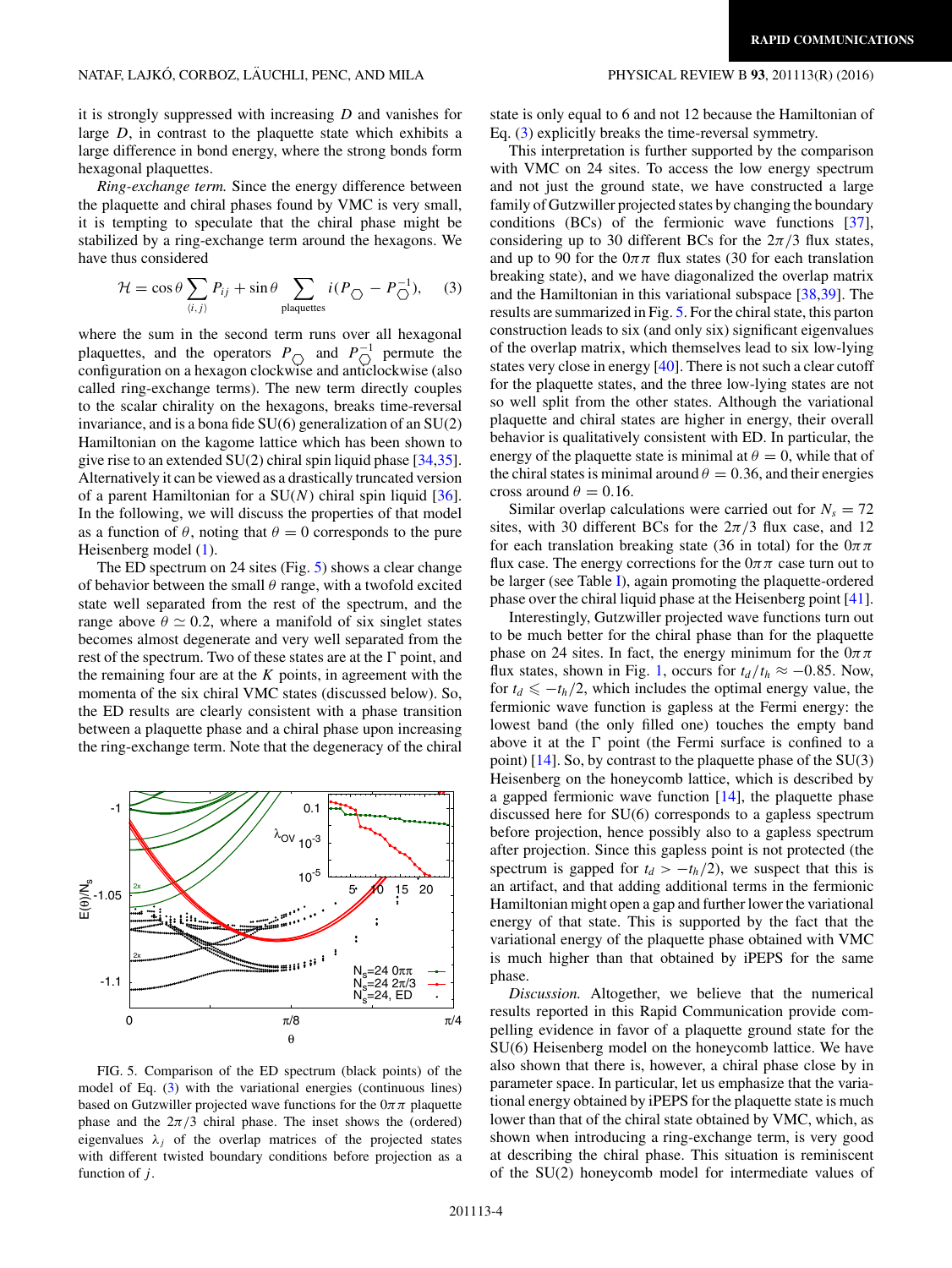#### <span id="page-5-0"></span>PLAQUETTE ORDER IN THE SU(6) HEISENBERG MODEL . . . PHYSICAL REVIEW B **93**, 201113(R) (2016)

the next-nearest-neighbor exchange interaction  $(J_2/J_1 \approx 0.3)$ : Several numerical methods [42[–46\]](#page-6-0) found a plaquette-ordered phase, while mean-field [\[47\]](#page-6-0), variational Monte Carlo [\[48\]](#page-6-0), and entangled-plaquette variational ansatz [\[49\]](#page-6-0) approaches could not reproduce these results but reported instead gapped spin liquid/columnar valence bond solid phases in that parameter range.

Even if it led to the wrong conclusion, the mean-field approach should be given credit for identifying the right candidates with very similar energies [17]. This lends further support to the mean-field prediction by Hermele *et al.* [15,16] of a chiral phase for several particles per site since there does

not seem to be competing VBS states too close in energy in that case. Numerical work along the lines of the present Rapid Communication to test this prediction is in progress.

*Acknowledgments.* This work has been supported by the Swiss National Science Foundation, the JSPS KAKENHI Grant No. 2503802, by the Hungarian OTKA Grant No. K106047, by the National Science Foundation under Grant No. NSF PHY11-25915, by the Austrian Science Fund FWF (F-4018-N23 and I-1310-N27), and by the Delta-ITP consortium [a program of the Netherlands Organisation for Scientific Research (NWO) that is funded by the Dutch Ministry of Education, Culture and Science (OCW)].

- [1] C. Wu, J.-p. Hu, and S.-c. Zhang, [Phys. Rev. Lett.](http://dx.doi.org/10.1103/PhysRevLett.91.186402) **[91](http://dx.doi.org/10.1103/PhysRevLett.91.186402)**, [186402](http://dx.doi.org/10.1103/PhysRevLett.91.186402) [\(2003\)](http://dx.doi.org/10.1103/PhysRevLett.91.186402).
- [2] C. Honerkamp and W. Hofstetter, [Phys. Rev. Lett.](http://dx.doi.org/10.1103/PhysRevLett.92.170403) **[92](http://dx.doi.org/10.1103/PhysRevLett.92.170403)**, [170403](http://dx.doi.org/10.1103/PhysRevLett.92.170403) [\(2004\)](http://dx.doi.org/10.1103/PhysRevLett.92.170403).
- [3] M. A. Cazalilla, A. F. Ho, and M. Ueda, [New J. Phys.](http://dx.doi.org/10.1088/1367-2630/11/10/103033) **[11](http://dx.doi.org/10.1088/1367-2630/11/10/103033)**, [103033](http://dx.doi.org/10.1088/1367-2630/11/10/103033) [\(2009\)](http://dx.doi.org/10.1088/1367-2630/11/10/103033).
- [4] A. V. Gorshkov, M. Hermele, V. Gurarie, C. Xu, P. S. Julienne, [J. Ye, P. Zoller, E. Demler, M. D. Lukin, and A. M. Rey,](http://dx.doi.org/10.1038/nphys1535) Nat. Phys. **[6](http://dx.doi.org/10.1038/nphys1535)**, [289](http://dx.doi.org/10.1038/nphys1535) [\(2010\)](http://dx.doi.org/10.1038/nphys1535).
- [5] S. Bieri, M. Serbyn, T. Senthil, and P. A. Lee, [Phys. Rev. B](http://dx.doi.org/10.1103/PhysRevB.86.224409) **[86](http://dx.doi.org/10.1103/PhysRevB.86.224409)**, [224409](http://dx.doi.org/10.1103/PhysRevB.86.224409) [\(2012\)](http://dx.doi.org/10.1103/PhysRevB.86.224409).
- [6] F. Scazza, C. Hofrichter, M. Höfer, P. C. De Groot, I. Bloch, and S. Fölling, [Nat. Phys.](http://dx.doi.org/10.1038/nphys3061) **[10](http://dx.doi.org/10.1038/nphys3061)**, [779](http://dx.doi.org/10.1038/nphys3061) [\(2014\)](http://dx.doi.org/10.1038/nphys3061).
- [7] S. Taie, R. Yamazaki, S. Sugawa, and Y. Takahashi, [Nat. Phys.](http://dx.doi.org/10.1038/nphys2430) **[8](http://dx.doi.org/10.1038/nphys2430)**, [825](http://dx.doi.org/10.1038/nphys2430) [\(2012\)](http://dx.doi.org/10.1038/nphys2430).
- [8] G. Pagano, M. Mancini, G. Cappellini, P. Lombardi, F. Schäfer, H. Hu, X.-J. Liu, J. Catani, C. Sias, M. Inguscio, and L. Fallani, [Nat. Phys.](http://dx.doi.org/10.1038/nphys2878) **[10](http://dx.doi.org/10.1038/nphys2878)**, [198](http://dx.doi.org/10.1038/nphys2878) [\(2014\)](http://dx.doi.org/10.1038/nphys2878).
- [9] X. Zhang, M. Bishof, S. L. Bromley, C. V. Kraus, M. S. Safronova, P. Zoller, A. M. Rey, and J. Ye, [Science](http://dx.doi.org/10.1126/science.1254978) **[345](http://dx.doi.org/10.1126/science.1254978)**, [1467](http://dx.doi.org/10.1126/science.1254978) [\(2014\)](http://dx.doi.org/10.1126/science.1254978).
- [10] M. A. Cazalilla and A. M. Rey, [Rep. Prog. Phys.](http://dx.doi.org/10.1088/0034-4885/77/12/124401) **[77](http://dx.doi.org/10.1088/0034-4885/77/12/124401)**, [124401](http://dx.doi.org/10.1088/0034-4885/77/12/124401) [\(2014\)](http://dx.doi.org/10.1088/0034-4885/77/12/124401).
- [11] T. A. Tóth, A. M. Läuchli, F. Mila, and K. Penc, *[Phys. Rev. Lett.](http://dx.doi.org/10.1103/PhysRevLett.105.265301)* **[105](http://dx.doi.org/10.1103/PhysRevLett.105.265301)**, [265301](http://dx.doi.org/10.1103/PhysRevLett.105.265301) [\(2010\)](http://dx.doi.org/10.1103/PhysRevLett.105.265301).
- [12] P. Corboz, M. Lajkó, A. M. Läuchli, K. Penc, and F. Mila, [Phys. Rev. X](http://dx.doi.org/10.1103/PhysRevX.2.041013) **[2](http://dx.doi.org/10.1103/PhysRevX.2.041013)**, [041013](http://dx.doi.org/10.1103/PhysRevX.2.041013) [\(2012\)](http://dx.doi.org/10.1103/PhysRevX.2.041013).
- [13] P. Corboz, K. Penc, F. Mila, and A. M. Läuchli, *[Phys. Rev. B](http://dx.doi.org/10.1103/PhysRevB.86.041106)* **[86](http://dx.doi.org/10.1103/PhysRevB.86.041106)**, [041106](http://dx.doi.org/10.1103/PhysRevB.86.041106) [\(2012\)](http://dx.doi.org/10.1103/PhysRevB.86.041106).
- [14] P. Corboz, M. Lajkó, K. Penc, F. Mila, and A. M. Läuchli, [Phys. Rev. B](http://dx.doi.org/10.1103/PhysRevB.87.195113) **[87](http://dx.doi.org/10.1103/PhysRevB.87.195113)**, [195113](http://dx.doi.org/10.1103/PhysRevB.87.195113) [\(2013\)](http://dx.doi.org/10.1103/PhysRevB.87.195113).
- [15] M. Hermele, V. Gurarie, and A. M. Rey, [Phys. Rev. Lett.](http://dx.doi.org/10.1103/PhysRevLett.103.135301) **[103](http://dx.doi.org/10.1103/PhysRevLett.103.135301)**, [135301](http://dx.doi.org/10.1103/PhysRevLett.103.135301) [\(2009\)](http://dx.doi.org/10.1103/PhysRevLett.103.135301).
- [16] M. Hermele and V. Gurarie, [Phys. Rev. B](http://dx.doi.org/10.1103/PhysRevB.84.174441) **[84](http://dx.doi.org/10.1103/PhysRevB.84.174441)**, [174441](http://dx.doi.org/10.1103/PhysRevB.84.174441) [\(2011\)](http://dx.doi.org/10.1103/PhysRevB.84.174441).
- [17] G. Szirmai, E. Szirmai, A. Zamora, and M. Lewenstein, [Phys. Rev. A](http://dx.doi.org/10.1103/PhysRevA.84.011611) **[84](http://dx.doi.org/10.1103/PhysRevA.84.011611)**, [011611](http://dx.doi.org/10.1103/PhysRevA.84.011611) [\(2011\)](http://dx.doi.org/10.1103/PhysRevA.84.011611).
- [18] P. Sinkovicz, A. Zamora, E. Szirmai, M. Lewenstein, and G. Szirmai, [Phys. Rev. A](http://dx.doi.org/10.1103/PhysRevA.88.043619) **[88](http://dx.doi.org/10.1103/PhysRevA.88.043619)**, [043619](http://dx.doi.org/10.1103/PhysRevA.88.043619) [\(2013\)](http://dx.doi.org/10.1103/PhysRevA.88.043619).
- [19] H. Yokoyama and H. Shiba, [J. Phys. Soc. Jpn.](http://dx.doi.org/10.1143/JPSJ.56.1490) **[56](http://dx.doi.org/10.1143/JPSJ.56.1490)**, [1490](http://dx.doi.org/10.1143/JPSJ.56.1490) [\(1987\)](http://dx.doi.org/10.1143/JPSJ.56.1490).
- [20] C. Gros, [Ann. Phys.](http://dx.doi.org/10.1016/0003-4916(89)90077-8) **[189](http://dx.doi.org/10.1016/0003-4916(89)90077-8)**, [53](http://dx.doi.org/10.1016/0003-4916(89)90077-8) [\(1989\)](http://dx.doi.org/10.1016/0003-4916(89)90077-8).
- [21] X. G. Wen, F. Wilczek, and A. Zee, [Phys. Rev. B](http://dx.doi.org/10.1103/PhysRevB.39.11413) **[39](http://dx.doi.org/10.1103/PhysRevB.39.11413)**, [11413](http://dx.doi.org/10.1103/PhysRevB.39.11413) [\(1989\)](http://dx.doi.org/10.1103/PhysRevB.39.11413).
- [22] P. Nataf and F. Mila, [Phys. Rev. Lett.](http://dx.doi.org/10.1103/PhysRevLett.113.127204) **[113](http://dx.doi.org/10.1103/PhysRevLett.113.127204)**, [127204](http://dx.doi.org/10.1103/PhysRevLett.113.127204) [\(2014\)](http://dx.doi.org/10.1103/PhysRevLett.113.127204).
- [23] F. Verstraete and J. I. Cirac, [arXiv:cond-mat/0407066.](http://arxiv.org/abs/arXiv:cond-mat/0407066)
- [24] T. Nishino, Y. Hieida, K. Okunishi, N. Maeshima, Y. Akutsu, and A. Gendiar, [Prog. Theor. Phys.](http://dx.doi.org/10.1143/PTP.105.409) **[105](http://dx.doi.org/10.1143/PTP.105.409)**, [409](http://dx.doi.org/10.1143/PTP.105.409) [\(2001\)](http://dx.doi.org/10.1143/PTP.105.409).
- [25] J. Jordan, R. Orús, G. Vidal, F. Verstraete, and J. I. Cirac, [Phys. Rev. Lett.](http://dx.doi.org/10.1103/PhysRevLett.101.250602) **[101](http://dx.doi.org/10.1103/PhysRevLett.101.250602)**, [250602](http://dx.doi.org/10.1103/PhysRevLett.101.250602) [\(2008\)](http://dx.doi.org/10.1103/PhysRevLett.101.250602).
- [26] P. Corboz, S. R. White, G. Vidal, and M. Troyer, *[Phys. Rev. B](http://dx.doi.org/10.1103/PhysRevB.84.041108)* **[84](http://dx.doi.org/10.1103/PhysRevB.84.041108)**, [041108](http://dx.doi.org/10.1103/PhysRevB.84.041108) [\(2011\)](http://dx.doi.org/10.1103/PhysRevB.84.041108).
- [27] P. Corboz, T. M. Rice, and M. Troyer, [Phys. Rev. Lett.](http://dx.doi.org/10.1103/PhysRevLett.113.046402) **[113](http://dx.doi.org/10.1103/PhysRevLett.113.046402)**, [046402](http://dx.doi.org/10.1103/PhysRevLett.113.046402) [\(2014\)](http://dx.doi.org/10.1103/PhysRevLett.113.046402).
- [28] T. Nishino and K. Okunishi, [J. Phys. Soc. Jpn.](http://dx.doi.org/10.1143/JPSJ.65.891) **[65](http://dx.doi.org/10.1143/JPSJ.65.891)**, [891](http://dx.doi.org/10.1143/JPSJ.65.891) [\(1996\)](http://dx.doi.org/10.1143/JPSJ.65.891).
- [29] R. Orús and G. Vidal, *[Phys. Rev. B](http://dx.doi.org/10.1103/PhysRevB.80.094403)* [80](http://dx.doi.org/10.1103/PhysRevB.80.094403), [094403](http://dx.doi.org/10.1103/PhysRevB.80.094403) [\(2009\)](http://dx.doi.org/10.1103/PhysRevB.80.094403).
- [30] P. Corboz, R. Orus, B. Bauer, and G. Vidal, [Phys. Rev. B](http://dx.doi.org/10.1103/PhysRevB.81.165104) **[81](http://dx.doi.org/10.1103/PhysRevB.81.165104)**, [165104](http://dx.doi.org/10.1103/PhysRevB.81.165104) [\(2010\)](http://dx.doi.org/10.1103/PhysRevB.81.165104).
- [31] H. N. Phien, J. A. Bengua, H. D. Tuan, P. Corboz, and R. Orus, [Phys. Rev. B](http://dx.doi.org/10.1103/PhysRevB.92.035142) **[92](http://dx.doi.org/10.1103/PhysRevB.92.035142)**, [035142](http://dx.doi.org/10.1103/PhysRevB.92.035142) [\(2015\)](http://dx.doi.org/10.1103/PhysRevB.92.035142).
- [32] S. Singh, R. N. C. Pfeifer, and G. Vidal, [Phys. Rev. B](http://dx.doi.org/10.1103/PhysRevB.83.115125) **[83](http://dx.doi.org/10.1103/PhysRevB.83.115125)**, [115125](http://dx.doi.org/10.1103/PhysRevB.83.115125) [\(2011\)](http://dx.doi.org/10.1103/PhysRevB.83.115125).
- [33] B. Bauer, P. Corboz, R. Orús, and M. Troyer, *[Phys. Rev. B](http://dx.doi.org/10.1103/PhysRevB.83.125106)* [83](http://dx.doi.org/10.1103/PhysRevB.83.125106), [125106](http://dx.doi.org/10.1103/PhysRevB.83.125106) [\(2011\)](http://dx.doi.org/10.1103/PhysRevB.83.125106).
- [34] B. Bauer, L. Cincio, B. P. Keller, M. Dolfi, G. Vidal, S. Trebst, and A. W. W. Ludwig, [Nat. Commun.](http://dx.doi.org/10.1038/ncomms6137) **[5](http://dx.doi.org/10.1038/ncomms6137)**, [5137](http://dx.doi.org/10.1038/ncomms6137) [\(2014\)](http://dx.doi.org/10.1038/ncomms6137).
- [35] A. Wietek, A. Sterdyniak, and A. M. Läuchli, *[Phys. Rev. B](http://dx.doi.org/10.1103/PhysRevB.92.125122)* [92](http://dx.doi.org/10.1103/PhysRevB.92.125122), [125122](http://dx.doi.org/10.1103/PhysRevB.92.125122) [\(2015\)](http://dx.doi.org/10.1103/PhysRevB.92.125122).
- [36] H.-H. Tu, A. E. Nielsen, and G. Sierra, [Nucl. Phys. B](http://dx.doi.org/10.1016/j.nuclphysb.2014.06.027) **[886](http://dx.doi.org/10.1016/j.nuclphysb.2014.06.027)**, [328](http://dx.doi.org/10.1016/j.nuclphysb.2014.06.027) [\(2014\)](http://dx.doi.org/10.1016/j.nuclphysb.2014.06.027).
- [37] Y. Zhang, T. Grover, A. Turner, M. Oshikawa, and A. Vishwanath, [Phys. Rev. B](http://dx.doi.org/10.1103/PhysRevB.85.235151) **[85](http://dx.doi.org/10.1103/PhysRevB.85.235151)**, [235151](http://dx.doi.org/10.1103/PhysRevB.85.235151) [\(2012\)](http://dx.doi.org/10.1103/PhysRevB.85.235151).
- [38] T. Li and F. Yang, [Phys. Rev. B](http://dx.doi.org/10.1103/PhysRevB.81.214509) **[81](http://dx.doi.org/10.1103/PhysRevB.81.214509)**, [214509](http://dx.doi.org/10.1103/PhysRevB.81.214509) [\(2010\)](http://dx.doi.org/10.1103/PhysRevB.81.214509).
- [39] J.-W. Mei and X.-G. Wen,  $arXiv:1407.0869$ .
- [40] P. Nataf, M. Lajkó, A. Wietek, K. Penc, F. Mila, and A. M. Läuchli, [arXiv:1601.00958.](http://arxiv.org/abs/arXiv:1601.00958)
- [41] Note that while the diagonal energies depend on the value of  $t_d/t_h$ , the spanned subspace of the projected states with different boundary conditions before projection remains the same, thus the optimized energies are independent of small changes of  $t_d / t_h$ .
- [42] [H. Mosadeq, F. Shahbazi, and S. A. Jafari,](http://dx.doi.org/10.1088/0953-8984/23/22/226006) J. Phys.: Condens. Matter **[23](http://dx.doi.org/10.1088/0953-8984/23/22/226006)**, [226006](http://dx.doi.org/10.1088/0953-8984/23/22/226006) [\(2011\)](http://dx.doi.org/10.1088/0953-8984/23/22/226006).